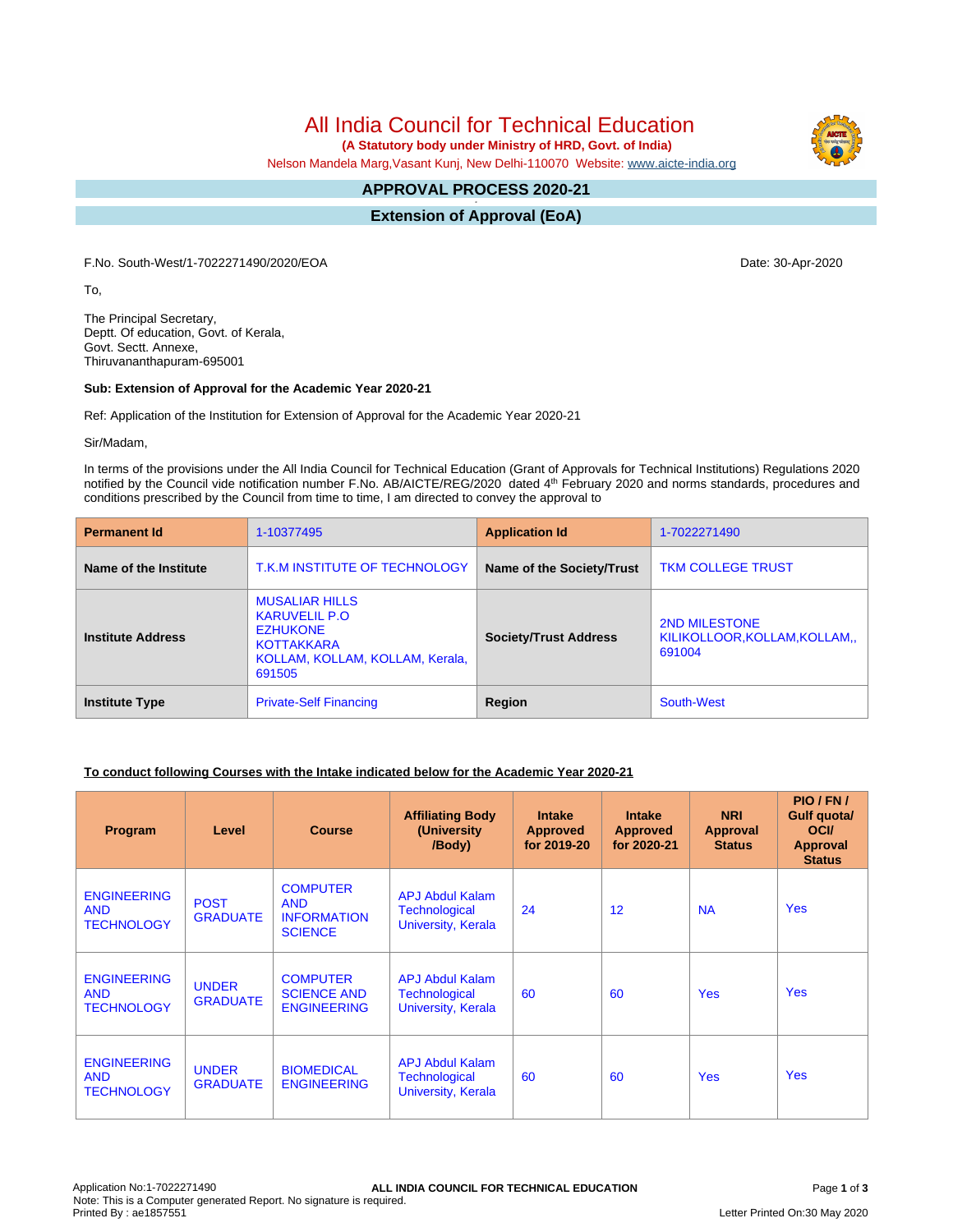| <b>ENGINEERING</b><br><b>AND</b><br><b>TECHNOLOGY</b> | <b>UNDER</b><br><b>GRADUATE</b> | <b>FOOD</b><br><b>TECHNOLOGY</b>                                            | APJ Abdul Kalam<br><b>Technological</b><br>University, Kerala               | 60 | 60 | <b>Yes</b> | <b>Yes</b> |
|-------------------------------------------------------|---------------------------------|-----------------------------------------------------------------------------|-----------------------------------------------------------------------------|----|----|------------|------------|
| <b>ENGINEERING</b><br><b>AND</b><br><b>TECHNOLOGY</b> | <b>POST</b><br><b>GRADUATE</b>  | <b>VLSI AND</b><br><b>EMBEDDED</b><br><b>SYSTEMS</b>                        | APJ Abdul Kalam<br>Technological<br>University, Kerala                      | 24 | 12 | <b>NA</b>  | Yes        |
| <b>ENGINEERING</b><br><b>AND</b><br><b>TECHNOLOGY</b> | <b>UNDER</b><br><b>GRADUATE</b> | <b>ELECTRICAL</b><br><b>AND</b><br><b>ELECTRONICS</b><br><b>ENGINEERING</b> | APJ Abdul Kalam<br><b>Technological</b><br>University, Kerala               | 30 | 30 | <b>Yes</b> | Yes        |
| <b>ENGINEERING</b><br><b>AND</b><br><b>TECHNOLOGY</b> | <b>UNDER</b><br><b>GRADUATE</b> | <b>MECHANICAL</b><br><b>ENGINEERING</b>                                     | <b>APJ Abdul Kalam</b><br><b>Technological</b><br><b>University, Kerala</b> | 60 | 60 | <b>Yes</b> | <b>Yes</b> |
| <b>ENGINEERING</b><br><b>AND</b><br><b>TECHNOLOGY</b> | <b>UNDER</b><br><b>GRADUATE</b> | <b>CIVIL</b><br><b>ENGINEERING</b>                                          | <b>APJ Abdul Kalam</b><br><b>Technological</b><br>University, Kerala        | 60 | 60 | <b>Yes</b> | <b>Yes</b> |

**It is mandatory to comply with all the essential requirements as given in APH 2020-21 (Appendix 6)**

# **Important Instructions**

- 1. The State Government/ UT/ Directorate of Technical Education/ Directorate of Medical Education shall ensure that 10% of reservation for Economically Weaker Section (EWS) as per the reservation policy for admission, operational from the Academic year 2020-21 is implemented without affecting the reservation percentages of SC/ ST/ OBC/ General. However, this would not be applicable in the case of Minority Institutions referred to the Clause (1) of Article 30 of Constitution of India. Such Institution shall be permitted to increase in annual permitted strength over a maximum period of two years beginning with the Academic Year 2020-21
- 2. The Institution offering courses earlier in the Regular Shift, First Shift, Second Shift/Part Time now amalgamated as total intake shall have to fulfil all facilities such as Infrastructure, Faculty and other requirements as per the norms specified in the Approval Process Handbook 2020-21 for the Total Approved Intake. Further, the Institutions Deemed to be Universities/ Institutions having Accreditation/ Autonomy status shall have to maintain the Faculty: Student ratio as specified in the Approval Process Handbook. All such Institutions/ Universities shall have to create the necessary Faculty, Infrastructure and other facilities WITHIN 2 YEARS to fulfil the norms based on the Affidavit submitted to AICTE.
- 3. In case of any differences in content in this Computer generated Extension of Approval Letter, the content/information as approved by the Executive Council / General Council as available on the record of AICTE shall be final and binding.
- 4. Strict compliance of Anti-Ragging Regulation: Approval is subject to strict compliance of provisions made in AICTE Regulation notified vide F. No. 373/Legal/AICTE/2009 dated July 1, 2009 for Prevention and Prohibition of Ragging in Technical Institutions. In case Institution fails to take adequate steps to Prevent Ragging or fails to act in accordance with AICTE Regulation or fails to punish perpetrators or incidents of Ragging, it will be liable to take any action as defined under clause 9(4) of the said Regulation.

**Prof.Rajive Kumar Member Secretary, AICTE**